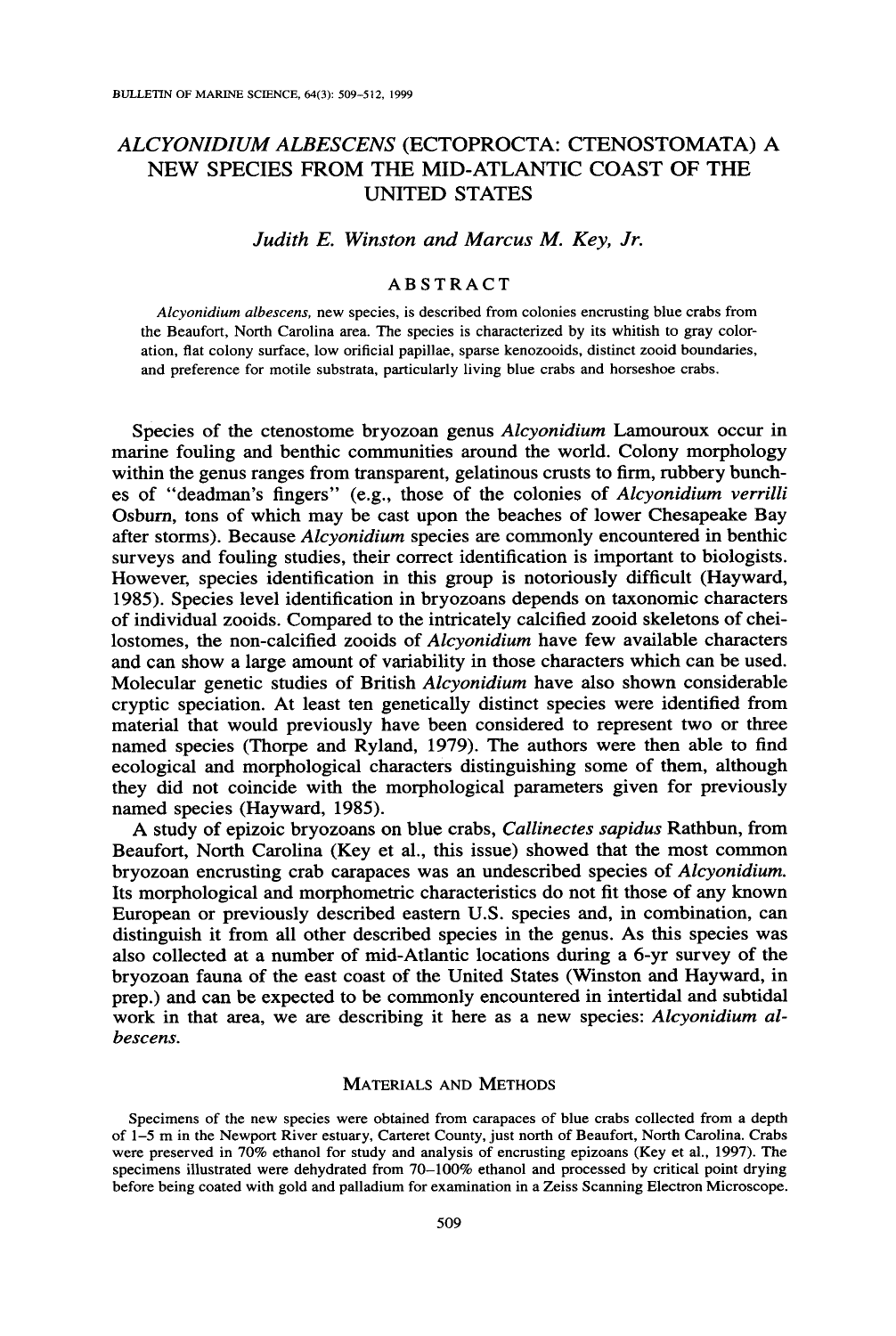#### **SYSTEMATICS**

## Order Ctenostomata Busk, 1852 Suborder Carnosa Gray, 1841 Superfamily Alcyonidioidea Johnston, 1838 Family Alcyonidiidae Johnston, 1838 Genus Alcyonidium Lamouroux, 1813 Alcyonidium albescens new species  $(Figure 1A-C)$

Alcyonidium polyoum Osburn 1932: 443; 1944: 15, fig. 7. Alcyonidium polyoum Maturo 1957: 18, fig. 3. not Alcyonidium polyoum Hassall  $1841 =$  Alcyonidium gelatinosum (Linnaeus) 1761.

*Holotype.*—VMNH no. 327, colony encrusting lateral carapace spine of crab S-52. Paratype.—VMNH no. 328, colony encrusting lateral spine of crab S-11. Both collected from the Newport River estuary,  $1-2$  m deep channel in between two small islands in the Newport Marshes (34°44'30"N, 76°41'00"W) 7 km upstream from the mouth of the river at Beaufort Inlet, Beaufort, North Carolina, 22 August 1980.

Etymology.—Albescens (L.), becoming white, from albus, white. Named for its white coloration when preserved.

Diagnosis.—Encrusting Alcyonidium with firm, flat colony surface, low orificial papillae, sparsely distributed kenozooids, and distinctly delimited zooid margins; tentacle number 14-17; embryos brooded.

*Description.*—Colony encrusting, a translucent dingy white to gray in color (turning white in alcohol), with a smooth, firmly gelatinous texture. Zooids oval (at growing edge) to rounded hexagonal,  $0.40 - 0.78$  mm in length (mean = 0.54 mm,  $n = 18$ , by 0.24–0.40 mm in width (mean = 0.29, n = 17). Frontal zooid surface fairly flat. Zooid boundaries apparent even in young zooids, and marked by a broad indentation in older zooids (Fig.  $1A,B$ ). Small kenozooids  $(0.10-0.20 \text{ mm})$ in length and width) sparsely interspersed with autozooids. Orifice round, and marked by a low papilla, about 0.15 mm in diameter, that is apparent even when lophophores are completely retracted (Fig. 1C). Orifice becoming quadrate when setigerous collar and tentacles are slightly protruded, then circular as lophophore expands. Polypides white, tentacle number  $14-17$  (mean = 15, n = 18). Tentacles straight except for those of largest lophophores, which may bell out slightly at the tips.

*Ecology*.—Commonly found encrusting shells of blue crabs (especially lateral spines) and horseshoe crabs, occasionally on skate egg cases, algae, shells, and other substrata. Young Chesapeake Bay colonies observed in November were feeding actively with much tentacle flicking and attempted cage capture of particles. One zooid in a blue crab-encrusting colony from the Beaufort study (collected in August) was brooding a whitish embryo. Salinity range from full salinity  $(\geq 32\%)$  down to 20% (according to Osburn, 1944). Depth range from low intertidal to subtidal.

Taxonomic Discussion.—Several encrusting Alcyonidium species occur along the Northeast coast of North America. They have usually been identified as either Alcyonidium mytili Dalyell or Alcyonidium polyoum Hassall, a junior synonym of A. gelatinosum (Linnaeus), but a survey of this stretch of coastline has shown that none are conspecific with any British or European species (J. E. Winston and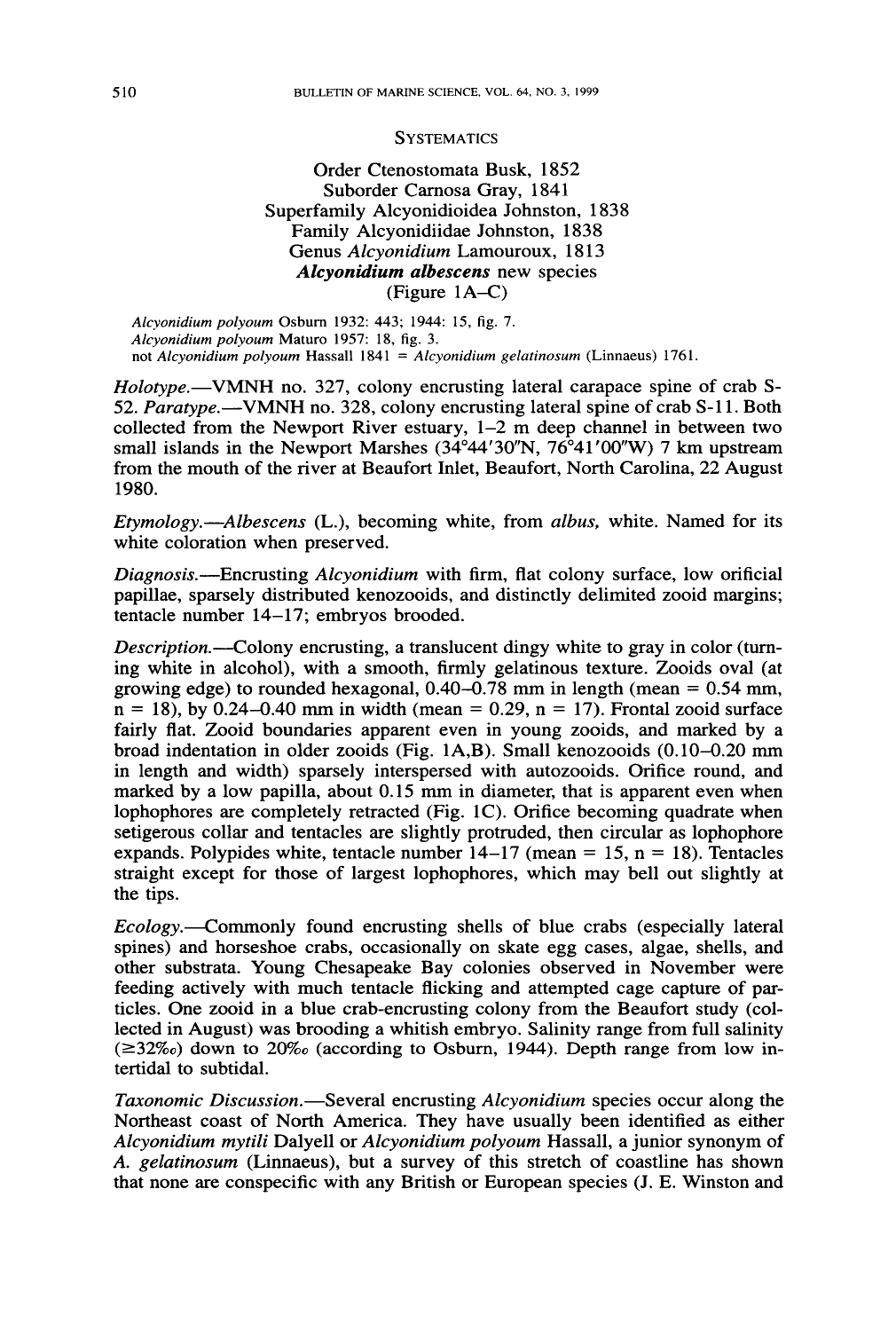

Figure 1. a) Alcyonidium albescens n. sp. (holotype). General view of colony encrusting lateral spine of blue crab carapace. b) Surface of colony, showing autozooids and one kenozooid [k]. Note distinct zooid boundaries, c) Group of zooids, showing concentrically wrinkled orificial papillae.

P. H. Hayward, unpubl. data). Specimens collected between southern New Jersey (Stone Harbor) and Beaufort, North Carolina all appear to belong to a single undescribed species, called A. polyoum by Osburn (1932, 1944) and Maturo (1957) in previous studies of bryozoans of the region.

Alcyonidium albescens most closely resembles the eastern Atlantic and North Sea species A. albidum Alder (Hayward, 1985: 48) in zooid shape, kenozooid presence, low papillate orifice and distinct zooidal boundaries. It differs from A. albidum in smaller zooid size, lower tentacle number, and presence of a smooth sheet-like growing edge (versus the loosely anastomosing zooids of the colony margin of A. albidum). The fully contracted orifice of A. albescens also lacks the horseshoe-shaped fold characteristic of albidum. A. albescens differs from A. gelatinosum, the species with which (under the name of A. polyoum) southeastern U.S. specimens have been confused, by its coloration, lack of complete transparency, kenozooid presence, smaller zooid size, and lower tentacle number range, and its ecological preference for motile substrata.

Distribution.—Southern New Jersey to North Carolina. Further investigations may show its range to extend southward to Florida.

#### **LITERATURE CITED**

Hassall, A. H. 1841. Description of two new genera of Irish zoophytes. Ann. Mag. Nat. Hist. 7: 483-486.

Hayward, P. J. 1985. Ctenostome bryozoans. Linn. Soc., London. 169 p.